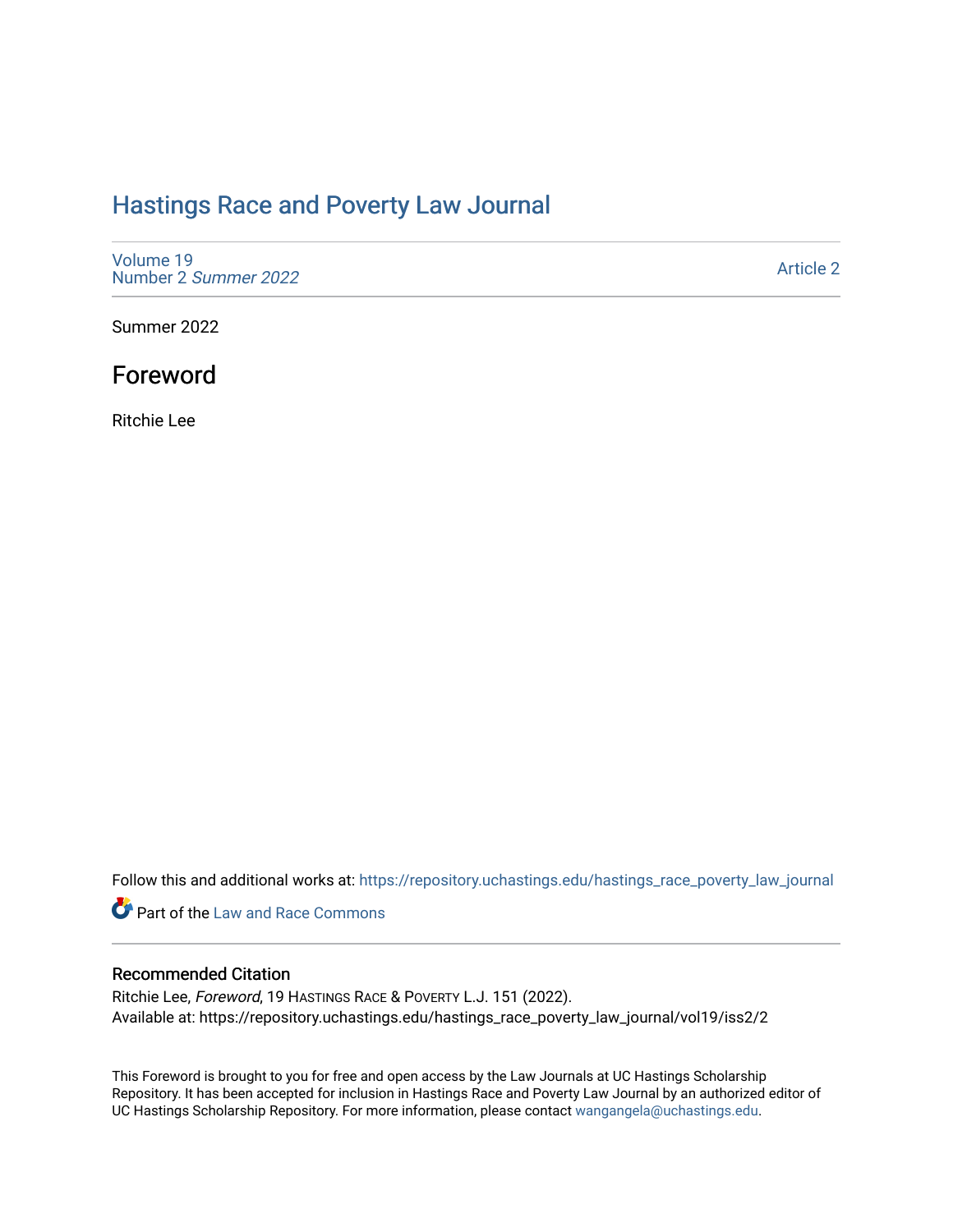## **EDITOR-IN-CHIEF FOREWORD**

Our journal's main goal will always be to amplify the voices of those the world has historically silenced. No matter what, the *Hastings Race and Poverty Law Journal* will always be an ally that prioritizes those in need. Everybody deserves the fundamental right to live, to be free, and to pursue their dreams regardless of who they are or where they come from. Unfortunately, our world excludes certain groups'access to those rights.

All communities are unique. But too often in societal institutions, fear of the other serves as motivation to target and attack. To combat this fear, discussion is critical. And in this issue, we highlight several scholars from th[e UC Hastings Center for Racial and Economic Justice's](https://www.uchastings.edu/academics/centers/center-racial-economic-justice/) "Connecting the Threads that Bind: Contextualizing Legalized Violence Against Asian Americans," a conference held on September 10, 2021. In *Asian and Muslim Americans Intersections, Solidarity and Striving Ahead*, Khaled Beydoun presents a panel discussion where she traces the roots of Islamophobia and offers a framework to dismantle it. Next, Russell C. Leong, in *Poetry Matters*, tells us of the power in poetry and shares two pieces that challenge the current structures we live in. In *The Racialization of Asian-Americans in the United States*, Michael Omi details Asian-American history and how this country's problematic past created the roots for the discrimination and hate we see today. While not part of the conference, we've included Nicole Tashovski's article *Immigration Judge Independence Under Attack: A Call to Re-evaluate the Current Method of IJ Appointment and Create a Separate Immigration Court System*, wherein Tashovski points out glaring issues in our immigration court system rooted in inappropriate prosecutorial control of adjudicators, and she proposes a way to achieve a system that is fair, equitable, and just for non-citizens. Lastly, we conclude with a transcript of Frank H. Wu's keynote address from the conference entitled *Asian Americans at a Crossroads*, which analyzes the plight of Asian-Americans during the Covid-19 pandemic. By looking at our country's historical context, Wu brings forth solutions that can both combat racism and empower Asian-Americans for the future.